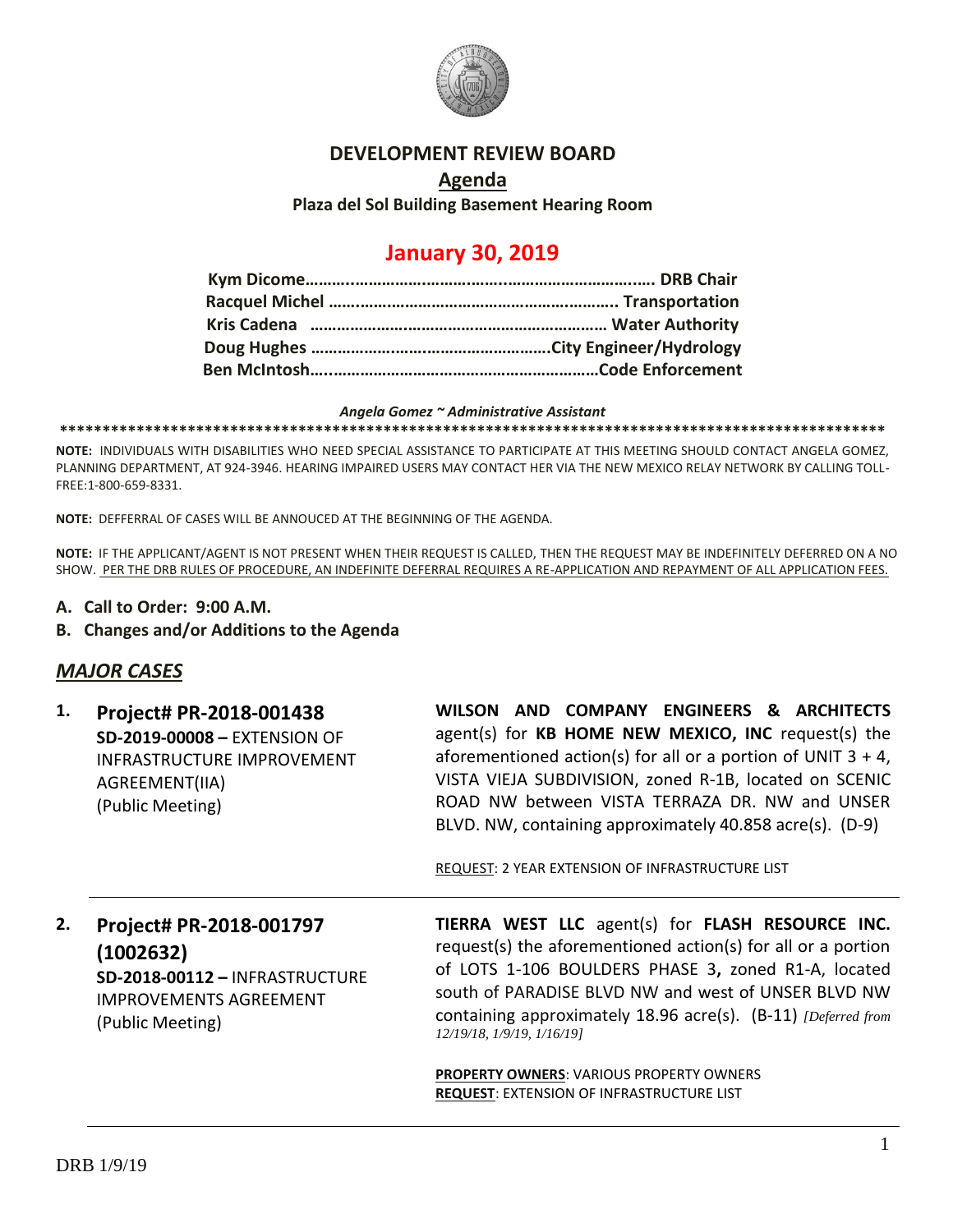**3**. **Project# PR-2018-001903 (1010693) VA-2018-00223** – TEMP DEFERRAL OF SIDEWALKS **VA-2018-00227** – SIDEWALK WAIVER **SD-2018-00123** – PRELIMINARY PLAT **SD-2018-00124** – VACATION OF PRIVATE EASEMENT **SD-2018-00125** – VACATION OF PUBLIC EASEMENT (Public Hearing)

**BOHANNAN HUSTON INC.** agent(s) for **GAMMA DEVELOPMENT, LLC** request(s) the aforementioned action(s) for all or a portion of TRACT 3B-3 PLAT OF TRS 3B-1, 3B-2 & 3B-3 A SUBD OF TR 3B LAND OF IHS ACQUISTION NO. 120 INC, zoned R-T, located on HORIZON BLVD. NE between BALLOON MUSEUM DR. NE and ALAMEDA BLVD NE, containing approximately 7.76 acre(s). (B-17) *[Deferred from 1/9/19]*

#### **PROPERTY OWNERS**: C & S EQUITIES LLC

**REQUEST**: SUBDIVIDE TRACT INTO 34 RESIDENTIAL LOTS, VACATIONS, DEFERRAL AND WAIVER OF SIDEWALKS

## **4. Project# PR-2018-001916 (1006864) SD-2018-00126 –** FINAL PLAT (Public Meeting)

**BOHANNAN HUSTON, INC.** agent(s) for **PULTE DEVELOPMENT OF NEW MEXICO** request(s) the aforementioned action(s) for all or a portion of TRACT N-2- B-2 BULK PLAT FOR TRACTS N-2-B-1, N-2-B-2 & N-2-C-1**,**  WATERSHED SUBDIVISION**,** zoned PC, located off MIREHAVEN PKWY NW west of TERRA PINTADA BLVD NW and north of ARROYO VISTA BLVD NW, containing approximately 23.0746 acre(s). (h-08) *[Deferred from 1/23/19]*

**PROPERTY OWNERS**: PULTE HOMES

**REQUEST**: FINAL PLAT APPROVAL FOR 87 RESIDENTIAL LOTS AND 12 **TRACTS** 

### *MINOR CASES*

**5. Project# PR-2018-001734 SD-2018-00099** - PRELIMINARY/FINAL PLAT (Public Meeting)

**ALPHA PRO SURVEYING LLC** agent(s) for **JAMES TAFOYA** request(s) the aforementioned action(s) for all or a portion of LOTS 1 + 2, BLOCK 11**,** VOLCANO CLIFFS SUBDIVISION UNIT 18, zoned R-1D, located at 6604 + 6600 PETIRROJO RD NW, containing approximately 0.7494 acre(s). (D-10)*[Deferred from 11/7/18, 11/14/18]*

**PROPERTY OWNERS**: HIGHLANDS JOINT VENTUREC/O TAFOYA JAMES C **REQUEST**: CONSOLIDATION OF 2 LOTS INTO 1 LOT